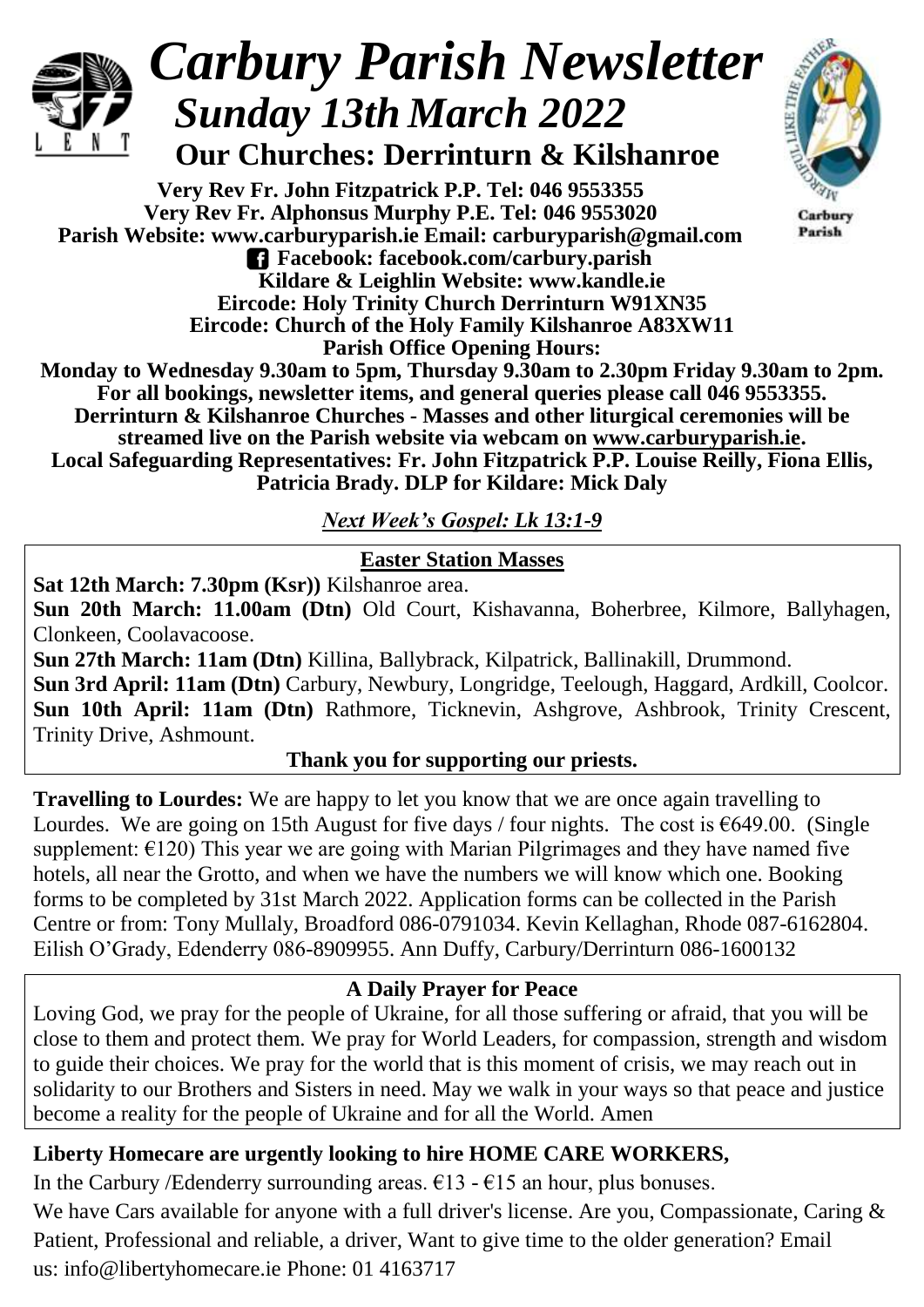| 2022                               | <b>Derrinturn Church</b>                           | <b>Kilshanroe Church</b>                   |
|------------------------------------|----------------------------------------------------|--------------------------------------------|
| Sat 12 <sup>th</sup> March         |                                                    | <b>7.30pm</b> Paddy Duffy, $1^{st}$        |
| St Maximilian                      |                                                    | Anniversary. Brid & Batty                  |
|                                    |                                                    | O'Donoghue, Kilmurray,                     |
|                                    |                                                    | Anniversary. Nora & Andy                   |
|                                    |                                                    | Dermody, Anniversary.                      |
| Sun 13 <sup>th</sup> March         | 11am Marcella Kearney, 1st                         |                                            |
| Second Sunday of Lent              | Anniversary, also Her Husband Dick,                |                                            |
|                                    | 28 <sup>th</sup> Anniversary. Josephine Gilbert,   |                                            |
|                                    | Inchicore, Dublin, Anniversary. John               |                                            |
|                                    | Reilly, Ballybrack, Carbury,                       |                                            |
|                                    | Anniversary.                                       |                                            |
| Mon 14 <sup>th</sup> March         | Adoration until 12 Midnight                        |                                            |
| St Leobinus, St                    | 9.30am Seamus Kenna, 1st                           |                                            |
| <b>Matilde</b>                     | Anniversary. John & Elizabeth Kenna,               |                                            |
|                                    | Clonkeen, Anniversary. Elizabeth                   |                                            |
|                                    | O'Connor, 7 <sup>th</sup> Anniversary. Almoyra &   |                                            |
|                                    | Joseph Duffy, Ballyhegan, also                     |                                            |
|                                    | Remembering the Deceased Members                   |                                            |
|                                    | of the Duffy, Spillane and Mannion                 |                                            |
|                                    | Families. Julie & John Kavanagh, also              |                                            |
|                                    | Remembering their Son Sheamus.                     |                                            |
| <b>Tues</b> $15^{th}$ <b>March</b> | 9.30am No Mass.                                    |                                            |
| St Louise de Marillac              |                                                    |                                            |
| Wed 16 <sup>th</sup> March         | 9.30am No Mass.                                    | 9.00am No Mass.                            |
| <b>St Finnian</b>                  | 5.30pm Confirmation for the Children               |                                            |
|                                    | of Killina School.                                 |                                            |
| <b>Thurs 17th March</b>            | 11am Patrick Scully, Birthday                      |                                            |
| <b>St Patrick</b>                  | Remembrance.                                       |                                            |
| Fri 18 <sup>th</sup> March         | 9.30am No Mass.                                    |                                            |
| <b>St Cyril of Jerusalem</b>       |                                                    |                                            |
| Sat 19 <sup>th</sup> March         |                                                    | 7.30pm Niall Kennedy,                      |
| St Joseph, Husband of              |                                                    | Months Mind, also                          |
| the Blessed Virgin                 |                                                    | <b>Remembering Maryann</b>                 |
| Mary                               |                                                    | Kennedy, 3 <sup>rd</sup> Anniversary, also |
|                                    |                                                    | Tom & Eily Kennedy. Mass                   |
|                                    |                                                    | for the Holy Souls. Paddy &                |
|                                    |                                                    | Anne Hurley, Dunfierth,                    |
|                                    |                                                    | Anniversary.                               |
| Sun $20^{th}$ March                | 11am Patrick McNally, Months Mind,                 |                                            |
| Third Sunday of Lent               | also His Son Willie McNally, 7 <sup>th</sup>       |                                            |
|                                    | Anniversary. Suzie Hackett, 4 <sup>th</sup>        |                                            |
|                                    | Anniversary. Billy Kenny,                          |                                            |
|                                    | Parsonstown, 5 <sup>th</sup> Anniversary. Margaret |                                            |
|                                    | Pender, Ballyshannon, Anniversary.                 |                                            |
|                                    | Margaret Jones, Anniversary.                       |                                            |
|                                    |                                                    |                                            |

*Please remember in your prayers, Pauline Krieger, Carbury, Co. Kildare / Dublin. May She Rest In Peace.*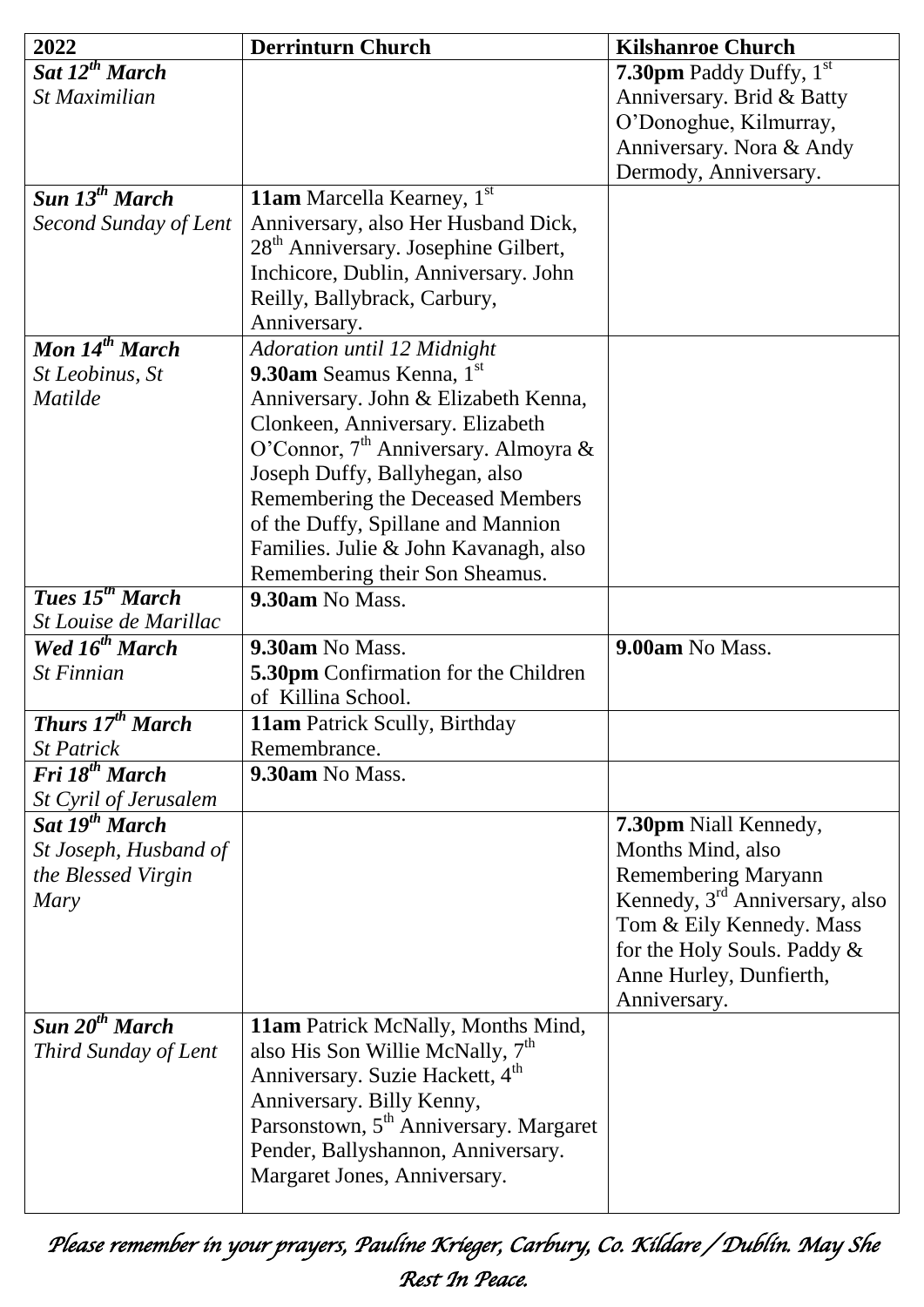| Kilshanroe Eucharistic Ministers & Readers for Saturday 19th of March |                 |                                   |  |
|-----------------------------------------------------------------------|-----------------|-----------------------------------|--|
| <b>Mass Time</b>                                                      | <b>Readers</b>  | <b>Eucharistic Ministers</b>      |  |
| Saturday 7.30pm                                                       | Gabrielle Walsh | Carmel Dixon & Patricia Gallagher |  |

| Derrinturn Eucharistic Ministers & Readers for Sunday the 20th of March |                 |                              |  |
|-------------------------------------------------------------------------|-----------------|------------------------------|--|
| <b>Mass Time</b>                                                        | <b>Readers</b>  | <b>Eucharistic Ministers</b> |  |
| Sunday 11am                                                             | Teresa Corrigan | Mary Carey & Muriel Skelly   |  |

*St. Patricks Day, Mothers Day and Easter Mass Bouquets:* are available in the usual outlets and from the Parish Office. The Parish opening hours are 9.30am to 5pm Monday to Wednesday, 9.30am to 2.30pm Thursday, 9.30am to 2pm Friday.

Cake Sale: A cake sale will take place on Easter Sunday 17<sup>th</sup> April at 10.30am in aid of the Carbury Carers Association.

*Carbury GAA Lotto* took place on Monday the 7th of March, the Lotto numbers drawn were, 11, 14, 18, 28, and the bonus ball was 25. There were 3 winners of the match 3, who each won  $\epsilon$ 67. Next week's draw takes place Monday the 14th of March. Next week's Jackpot is  $\epsilon$ 6,300.

**Who Cares?** Is a new information booklet that aims to support and empower carers of people with cognitive impairment/dementia in Laois/Offaly on their caring journey and help them access relevant supports and services that they may require locally and nationally at various times along the route. It also has information that would be of relevance to all carers. This information booklet will be available through both the Alzheimer's Society, (087) 3210642, Family Carers Ireland (057) 932 2920 as well as in local libraries and on the HSE both Laois and Offaly County Council websites for those who were unable to secure copies.

#### **A Prayer from the Trócaire Parish Lenten Resources 2022:**

Praise Be to You, Creator of All Things. Come to us, dear Lord and plant the seeds of compassion in our hearts and grant our leaders wisdom to make the changes we need to see, so that your earth and your people can thrive as you planned. Reach out your loving arms to all your brothers and sisters, and renew our love for you, our planet, and all living creatures. Grant us peace in our hearts as we remain hopeful for change. Guide us with presence as we continue to commit ourselves to work for climate justice. (Janet Twomey, Trócaire)

**Ukraine Appeal:** Philip Scott, Kildare Town Tenor, is holding a concert in the CMWS Hall Kildare Town on the 19th March, based on the Life & Songs of Count John McCormack. Philip announced that all proceeds will go towards supporting the people of Ukraine. Please support this excellent concert and worthy cause. Tickets cost €20 each and are available from Kildare Parish Centre or Esther Brady 0876732848.

**Evangelium Ireland Conference:** Evangelium will host a one-day young adult Conference in All Hallows' College, Drumcondra, Dublin on 26th March from 9am. The conference includes Mass, informative talks & workshops by clergy, religious & laity, concluding that evening with a social. The talk topics are on Apologetics, Scripture, Dogma & the Church. The cost including lunch & supper is €38. For details & booking see [www.evangelium.ie](http://www.evangelium.ie/), "Evangelium Ireland" on Facebook, [evangeliumireland@gmail.com](mailto:evangeliumireland@gmail.com) or 0862189025.

**Thank you:** to everyone that attended the World Day of Prayer Service in Derrinturn Church on Friday 4<sup>th</sup> March, the amount collected was  $\epsilon$ 263.25 that will go to Irish Charities.

**Graiguecullen Bingo.**Tuesday 15th March @ 8.30pm in St. Fiaccs Hall.Over €8,500 in prizemoney to be won. FREE draw for Hampers with every Lotto ticket. Great prizes, bring a friend!